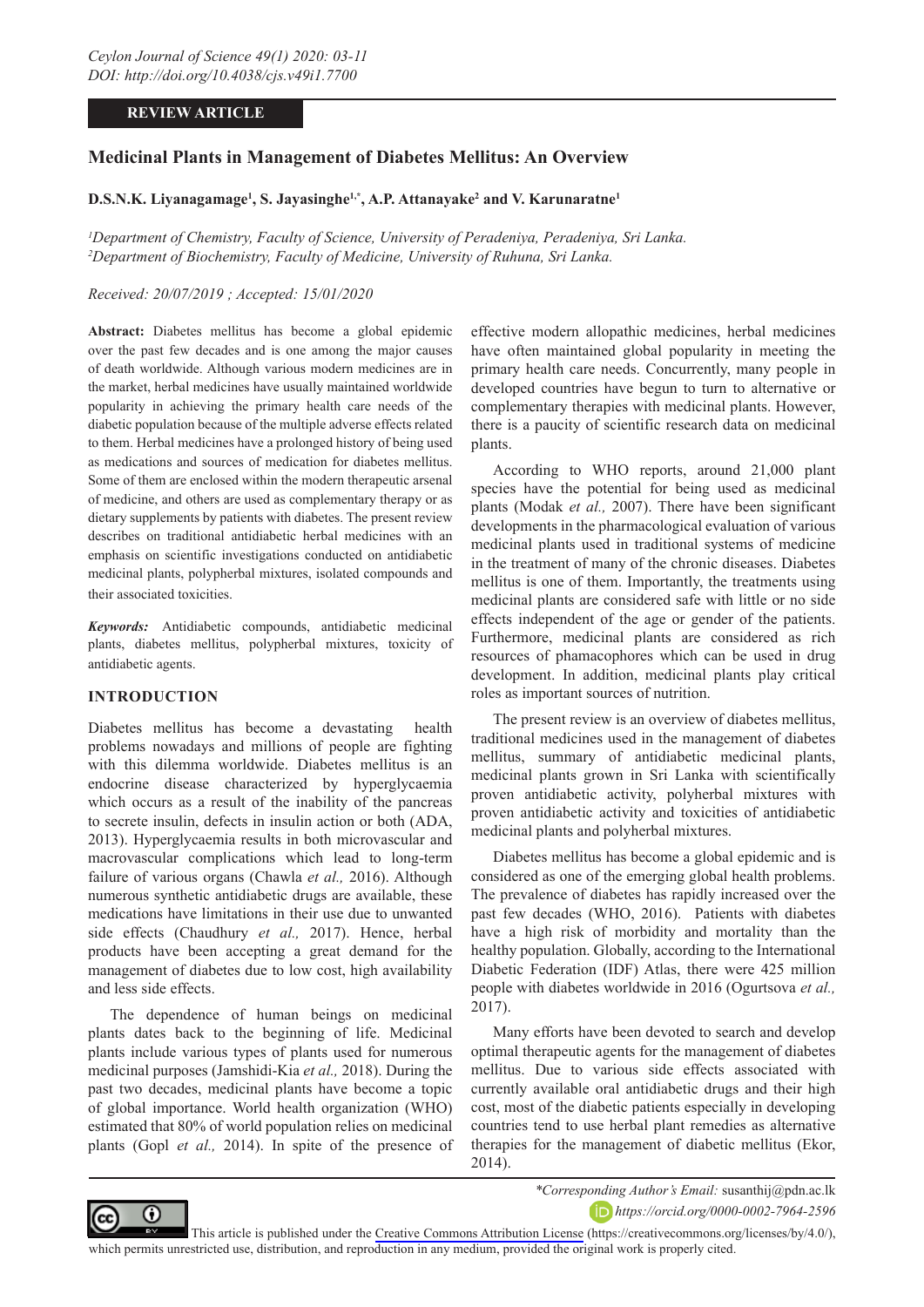### **Traditional herbal medicines for the management of diabetes mellitus**

The use of traditional medicine continues to play a crucial role in the healthcare delivery systems of many parts of the world. Indeed, according to WHO, 40 % of the total population relies on traditional medical systems directly or indirectly (Mazid *et al.,* 2012), while 80% of the population in developing countries depend almost exclusively on traditional medical practices, more specifically, plant medicines for their primary health care needs (Karunamoorthi *et al.,* 2013). Reports from developed countries also indicate that several diabetic patients are gradually turning to herbal remedies as alternatives to modern synthetic drugs (Rani *et al.,* 2015). The literature on medicinal plants with hypoglycaemic activity is vast. More than 1200 species of plants have been used ethnopharmacologically to treat for diabetes mellitus (Delaviz *et al*., 2017). Traditional systems of medicines always have played a significant role as therapeutic aid for the management of diabetes mellitus. In South East Asia, there is a vast volume of literature on traditional medicine. Generally, civilization has adopted broad cultural aspects which led to create different types of traditional medicine systems for over 3000 years. There are four main systems of traditional medicine in Sri Lanka namely; Ayurveda, Siddha, Unani and Deshiya Chikitsa (Waisundara and Watawana, 2014). The Ayurveda and Deshiya Chikitsa

systems use mainly plants and herbal preparations for the treatment of diabetes mellitus as single plants or plant mixtures. Sri Lankan traditional physicians regularly use many antidiabetic plants such as *Momordica charantia* (Bitter melon), *Allium sativum* (garlic), *Annona squamosa* (sugar apple), *Gymnema sylvestre* (Gymnea), *Syzygium cumini* (Malabar Plum), *Allium cepa* (onion) *etc.* for their daily prescriptions.

Natural products derived from medicinal plants play an important role as useful tools in pharmacological studies in the management of diabetes mellitus (Farzaei *et al.,* 2015). Researchers have proved that the antidiabetic activity of medicinal plants is due to the presence of phenolic compounds, flavonoids, terpenoids, coumarins and other ingredients which demonstrate hypoglycaemic activity (Aswathy and Jessykutty, 2017). In many cases, the detailed mechanisms of action of traditionally used antidiabetic plants are unknown or inconclusive (Patel *et al.,* 2012). As such, many studies are being conducted to elucidate the mechanisms of action of different plants and natural compounds (Grover *et al.,* 2002). Medicinal plant extracts are mainly responsible for regenerating the function of pancreatic tissues by elevating the insulin output or inhibiting the intestinal absorption of glucose or by facilitating metabolites in insulin dependent processes (Patel *et al.,* 2012). Some widely used antidiabetic medicinal plants that were recently scrutinized by scientific investigations are summarized in Table 1.

**Table 1:** A summary of antidiabetic plants which were recently scrutinized by scientific investigations.

| Family          | <b>Plant</b>                 | plant part  | <b>Extract</b>   | <b>Type of Study</b>                        | Reference                  |  |
|-----------------|------------------------------|-------------|------------------|---------------------------------------------|----------------------------|--|
| Alangiaceae     | Alangium lamarckii           | Leaf        | Methanol         | Streptozotocin nicotinamide<br>induced rats | Kumar et al., 2011         |  |
| Alliaceae       | Allium sativum               | <b>Bulb</b> | Ethanol          | Normal and streptozotocin-<br>induced rats  | Eidi et al., 2006          |  |
|                 | Annona squamosa              | Leaf        | Aqueous          | Streptozotocin-nicotinamide<br>induced rats | Shirwaikar et al.,<br>2004 |  |
| Apocynaceae     | Catharanthus roseus          | Leaf        | Aqueous          | Streptozotocin-induced diabetic<br>rats     | Rasineni et al.,<br>2010   |  |
|                 | Tabernanthe iboga            | Root, bark  | Aqueous          | Rat pancreatic islets                       | Souza et al., 2011         |  |
| Caesalpiniaceae | Bauhinia variegata           | Stem bark   | Aqueous          | Alloxan induced hyperglycaemic<br>rats      | Kumar et al., 2012         |  |
| Cornaceae       | Cornus officinalis           | Fruit       | Aqueous          | Streotozotocin Induced diabetic<br>rats     | Han et al., 2014           |  |
| Cucurbitaceae   | Coccinia grandis             | Leaf        | Aqueous          | Streptozotocin-diabetic rats                | Attanayake et al.,<br>2016 |  |
| Fabaceae        | Medicago sativa              | Seed        | Aqueous          | Alloxan induced diabetic rats.              | Helal et al., 2013         |  |
| Gentianaceae    | Enicostemma littorale        | Plant       | Aqueous          | Alloxan induced diabetic rats               | Maroo et al., 2003         |  |
| Ginkgoaceae     | Ginkgo biloba                | Plant       | Aqueous          | Streptozotocin-induced diabetic<br>rats     | Cheng & Li 2012            |  |
| Liliaceae       | Aloe vera                    | Plant       | Aqueous          | Streptozotocin induced diabetic<br>rats     | Bahmani et al.,<br>2014    |  |
|                 | Asparagus racemosus          | Root        | Ethanol          | Streptozotocin-induced diabetic<br>rats     | Hannan et al., 2012        |  |
| Leguminosae     | Bougainvillea<br>spectabilis | <b>Bark</b> | Ethanol          | Alloxan-induced diabetic rats               | Jawla et al., 2012         |  |
| Rutaceae        | Aegle marmelos               | Seed        | Aqueous          | Diabetic rat                                | Kesari et al., 2006        |  |
|                 | Syzygium cumini              | Seed        | Ethyl<br>acetate | Streptozotocin- induced diabetic<br>rats    | Kumar et al., 2013         |  |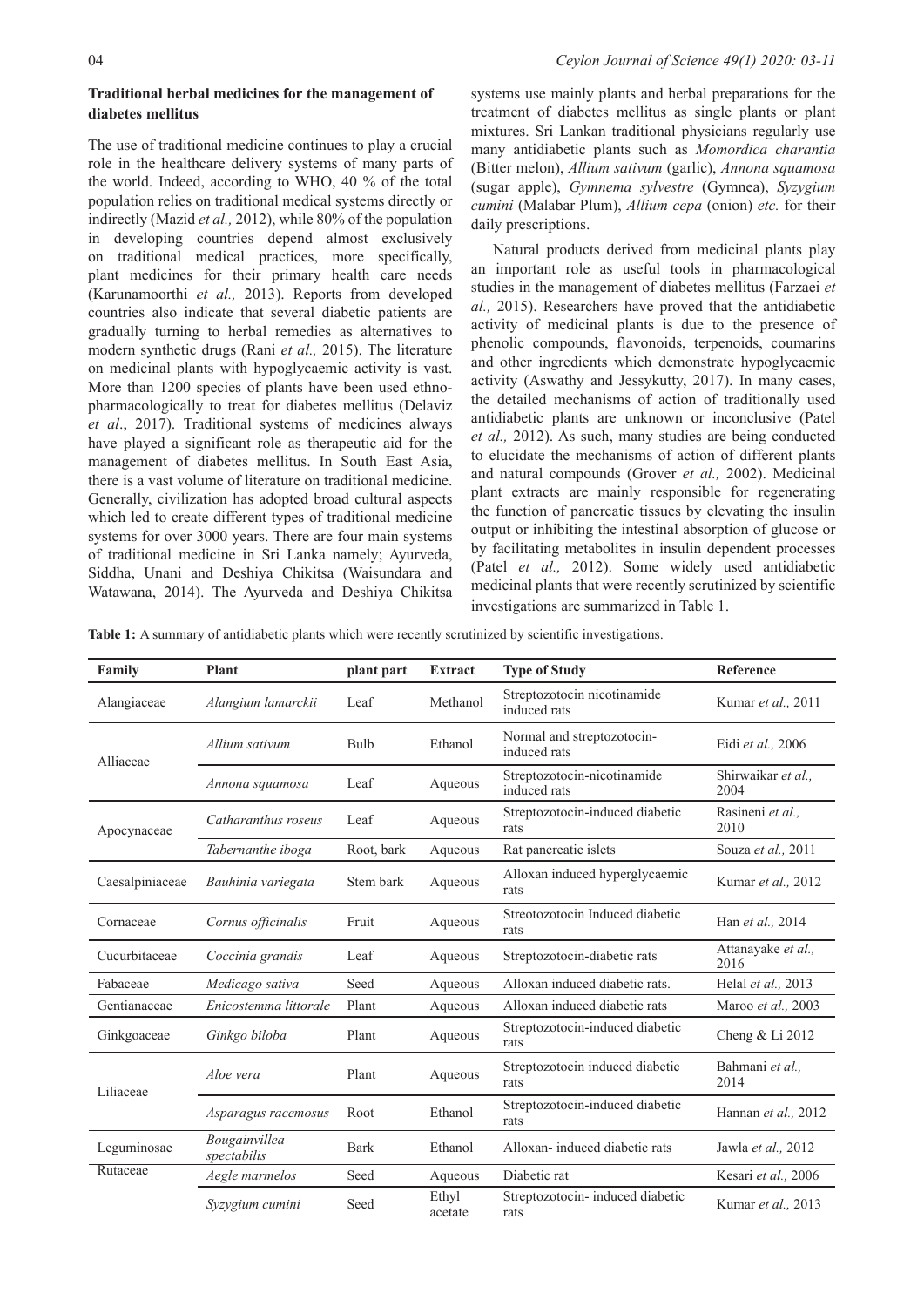#### **Sri Lankan medicinal plants with antidiabetic activity**

The majority of rural population in Sri Lanka use indigenous medicinal systems for their primary health care. Considerable numbers of patients with diabetes mellitus have frequently used herbal supplements in the management of diabetes mellitus (Ediriweera and Ratnasooriya, 2009). However, only a few scientific studies have been reported on detailed antidiabetic mechanisms of medicinal plants in Sri Lanka. The studies on *P. embelica*, *P. marsupium*, *C. auriculata* confirmed the antihyperglycaemic effects of the selected plant extracts via the retardation of carbohydrate metabolizing enzymes (Abesundara *et al.,* 2004). The decoctions of Sri Lankan medicinal plants as *Salacia reticulata* (Celastraceae) *Aegle marmelos* (Rutaceae) and *Momordica charantia* (Cucurbitaceae) have shown potent hypoglycaemic activity in laboratory animals (Karunanayake *et al*. 1984). Fernando *et al* (1991) studied the hypoglycaemic activity of some Sri Lankan plants including *Artocarpus heterophyllus*, *Bambusa oulgaris and Osbeckia octandra*. The above plant extracts exerted potent antidiabetic activity *in vivo*. The stem bark of *Gmelina arborea*, *Kokoona zeylanica*, *Spondias pinnata*, *Syzygium caryophyllatum*, arial parts of *Scoparia dulcis*, *Sida alnifolia*, and roots of *Languas galanga* and leaves of *Coccinia grandis* were also evaluated on antihyperglycaemic activity by Attanayake *et al.,* (2013a, 2016b). Furthermore, Arambewela *et al.,* (2005) scrutinized the antidiabetic activities of the aqueous and ethanolic extracts of *Piper betle* leaves in Wistar rats. A report by Arambewela *et al.,* (2004) revealed the hypoglycaemic and antihyperglycaemic activities of the aqueous and the ethanolic extracts of *Alpinia calcarata* rhizomes in rats. Moreover, Sudasinghe *et al.,* (2018) reported on hypoglycaemic and hypolipidaemic activities of the aqueous leaf extract of *Passiflora suberosa*. In addition to the work on the above Sri Lankan higher medicinal plants, antidiabetic compounds namely, zeorin, methyl β-orcinolcarboxylate and methylorsellinate have been isolated from the Sri Lankan lichen *Cladonia* species (Karunaratne *et al.,* 2014; Thadhani and Karunaratne, 2017)

# **Antidiabetic compounds reported from medicinal plants**

Bioactive compounds isolated from medicinal plants are in much demand than the synthetic compounds as antidiabetic drug leads owing to rich availability, efficacy and less side effects. Among the drugs approved in the therapy of diabetes in the last ten years, 49% are derived from plants (Gothai *et al.,* 2016). More than 1200 antidiabetic compounds from medicinal plants have been discovered by scientists all over the world (Trojan-Rodrigues *et al.,* 2012). The antidiabetic activities of isolated compounds could be varied based on mechanisms of their actions for lowering glucose levels including the inhibition of glucose absorption, improvement in insulin resistance and pancreatic functions (Chang *et al.,* 2013)

Quercetin isolated from the aqueous extract of *Matricaria recutita* has shown high inhibitory effects

against glucosidase as yeast α-glucosidase, rat intestinal sucrase, and amylase with IC<sub>50</sub> values as 8.86  $\mu$ g/mL, 216 μmol/L, and 71 μmol/L respectively (Yin *et al.,* 2014). Mahanine obtained from the fruit pulp of *Murraya koenigii* showed  $\alpha$ -glucosidase inhibitory activity as 21.4  $\pm$  0.4 μmol/L compared with acarbose (IC<sub>50</sub> = 15.2 ± 0.6 μmol/L) (Uvarani *et al.*, 2014). Furthermore, mangiferin (IC<sub>50</sub> =  $299.7 \pm 42.3 \text{ \mu}$  mol/L) was isolated from 70% aqueous ethanolic leaf extracts of *Aquilaria sinensis* and showed significant α-glucosidase inhibitory activity than acarbose  $(IC_{50} = 576.2 \pm 58.5 \text{ µmol/L})$  (Feng *et al.*, 2011).

The major steps in the discovery of bioactive compounds from plants are solvent extraction, bioassays, isolation, characterization, toxicological evaluation, preclinical and clinical investigation of isolated bioactive compounds (Sasidharan *et al.,* 2011). Table 2 summarizes some common antidiabetic compounds that have been isolated from medicinal plants.

# **Polyherbal formulations for the management of diabetes mellitus**

Medicinal plants with ethnomedicinal value are currently being screened for their therapeutic potential. Herb-herb combinations are basically found in polyherbal therapy and have been used in Ayurvedic medicine for thousands years (Che *et al.,* 2013). In the Ayurvedic literature 'Sarangdhar Samhita', the concept of polyherbalism and combined extracts of plants are chosen rather than individual ones for the treatment of diabetes mellitus in the traditional system of medicine (Parasuraman *et al.,* 2014). The Unani medicine has also achieved global acceptance due to the amazing clinical efficiency of the polyherbal formulations (Shailajan, 2015). In the majority of traditional systems, diabetes has been successfully managed by the polyherbal mixtures instead of a single herb because of the powerful synergism and less side effects (Yuan *et al.,* 2017). Combinations often lead to promising effects in the management of diseases over a single drug. Naturally occurring herbs and herbal ingredients are organized into certain formulas that offer potential interactions such as mutual enhancement, mutual assistance, mutual restraint and mutual antagonism (Alabi *et al.,* 2017). Many scientific studies have discovered that polyherbal mixtures produce a greater effect, as compared to individual plant extracts. Combined plant extracts also focus on multiple targets at the same time to provide greater effectiveness (Briskin, 2000). In the preparation of polyherbal mixtures, the extent of individual plants used is less in achieving desirable pharmacological action than in a single herbal preparation. Hence, it reduces the risk of harmful side-effects. In addition, polyherbal formulations also prevent the need to take more than one different single herbal formulation at a time. Therefore, all these benefits has led to the popularity of polyherbal mixtures among patients with diabetes. Many researchers have studied polyherbal mixtures in order to evaluate their effectiveness in acute and long term interventions. These studies have revealed that combined plant mixtures have a wide therapeutic range due to the presence of different phytochemicals. Most of the polyherbal mixtures have shown effectiveness even at low or high doses without any toxic effects (Parasuraman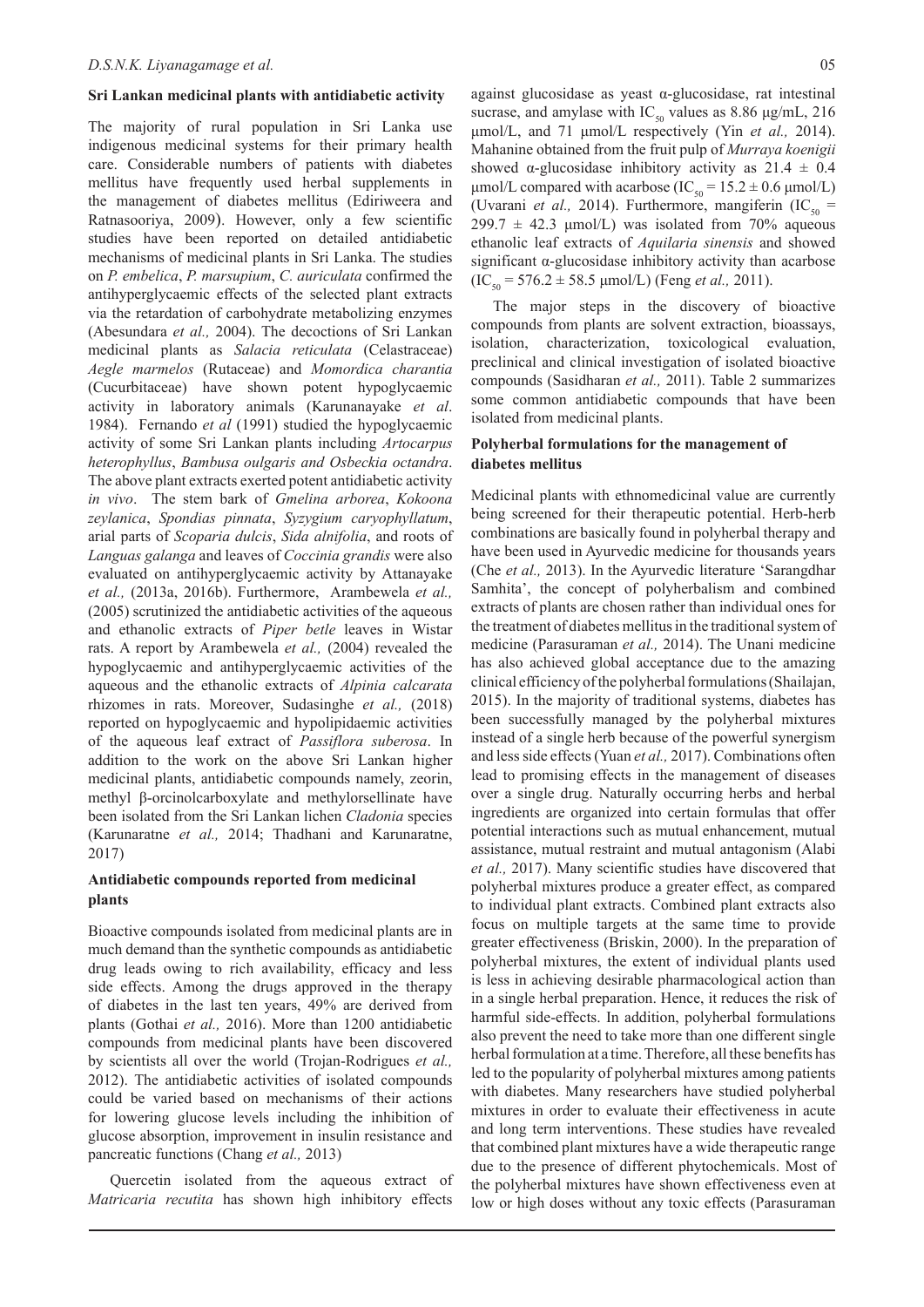*et al.,* 2014). A summary of recent studies on polyherbal formulation used in the management of diabetes mellitus is shown in Table 3.

| Plant                        | <b>Used part</b>      | <b>Active compound</b>                                                                 | <b>Extract</b>      | Mode of study                 | <b>References</b>                    |
|------------------------------|-----------------------|----------------------------------------------------------------------------------------|---------------------|-------------------------------|--------------------------------------|
| Acacia pennata               | Shoot tips            | Polyphenols, caffeic acid                                                              | Aqueous             | In vitro                      | Wongsa et al., 2012                  |
| <b>Bauhinia</b><br>forficata | Leaves.<br>flower     | Kaempferol-3-neohesperidoside                                                          | Ethanolic           | Rat soleus muscle             | Brahmachari, 2011                    |
| Capparis<br>moonii           | Fruits                | Gallotannins                                                                           | Ethanolic           | L <sub>6</sub> cells          | Kanaujia et al., 2010                |
| Curcuma longa                | Rhizome               | Curcumin, demethoxycurcumin,<br>bisdemethoxycurcumin, ar-<br>turmerone                 | Ethanolic           | Diabetic mice and<br>in vitro | Kuroda et al., 2005                  |
| Eleutherine<br>americana     | Bulb                  | Eleutherinoside A                                                                      | Methanol<br>Ethanol | Compound<br>isolation         | Ieyama et al., 2011                  |
| Macaran<br>gatanarius        | Seeds                 | Ellagitannins (mallotinic acid,<br>corilagin, chebulagic acid,<br>macatannins A and B) | Ethanol             | Compound<br>isolation         | Gunawan-Puteri and<br>Kawabata, 2010 |
| Murraya<br>koenigii          | Leaves                | Mahanibine                                                                             | Petroleum<br>ether  | Diabetic rats                 | Dinesh kumar et al.,<br>2010         |
| Piper<br>retrofractum        | Fruits                | Piperidine alkaloids:<br>piperine, pipernonaline,<br>dehydropipernonaline              | Ethanolic           | 3T3-L1 adipocytes             | Kim et al., 2011                     |
| Salacia<br>oblonga           | Root, stem,<br>leaves | Salacinol, kotalanol, mangiferin                                                       | Aqueous             | Compound isolation,           | Muraoka et al., 2011                 |
| Swertia punicea              | Whole<br>plant        | Methylswertianin, bellidifolin                                                         | Ethanolic           | Diabetic mice                 | Tian et al., 2010                    |
| Syzygium<br>cumini           | Leaves,<br>seeds      | Mycaminose                                                                             | Ethanolic           | Diabetic rats                 | Kumar et al., 2013                   |

|  |  | <b>Table 2:</b> Reported antidiabetic active compounds isolated from medicinal plants. |  |  |
|--|--|----------------------------------------------------------------------------------------|--|--|
|--|--|----------------------------------------------------------------------------------------|--|--|

**Table 3:** A list of recently scrutinized polyherbal formulations.

| Formulation with scientific names                                                                                                                                                                                                        | <b>Scientific evaluation</b>            | <b>Outcome of the study</b>                                                                                                                             | <b>Reference</b>         |
|------------------------------------------------------------------------------------------------------------------------------------------------------------------------------------------------------------------------------------------|-----------------------------------------|---------------------------------------------------------------------------------------------------------------------------------------------------------|--------------------------|
| Alstonia congensis, Stachytarpheta angustifolia,<br>Xylopia aethiopica                                                                                                                                                                   | alloxan-<br>induceddiabetic rats        | Potent hypoglycaemic activity<br>and beneficial effects on<br>cardiovascular risk factors                                                               | Ogbonnia et al.,<br>2010 |
| Achillea millefolium, Agathosma betulina,<br>Salvia officinalis, Taraxacum officinalis, Thymus<br>vulgaris, Trigonella foenum-graecum, Urtica<br>urens                                                                                   | <i>In vitro</i> study                   | strong antioxidant and<br>antidiabetic activity                                                                                                         | Paddy et al.,<br>2015    |
| Allium sativum, Cinnamomum zeylanicum,<br>Citrullus colocynthis, Juglans regia, Nigella<br>sativa, Olea europaea, Punica granatum, Salvia<br>officinalis, Teucrium polium, Trigonella foenum,<br>Urtica dioica, Vaccinium arctostaphylos | Streptozotocin<br>induced diabetic rats | Beneficial effects on blood<br>glucose and lipid profile and<br>has a potential to be used as<br>a dietary supplement for the<br>management of diabetes | Ghorbani et al.,<br>2013 |
| Allium sativum, Zingiber officinale, Capsicum<br>frutescens                                                                                                                                                                              | alloxan-induced<br>diabetic rats        | Recommended for the<br>treatment of diabetes                                                                                                            | Otunola et al.,<br>2015  |
| Glycosmis pentaphylla, Tridax procumbens,<br>Mangifera indica                                                                                                                                                                            | Streptocotocin<br>induced diabetic rats | significant antidiabetic activity                                                                                                                       | Petchi et al.,<br>2014   |
| Eugenia jambolana, Gymnema sylvestre,<br>Momordica charantia and Andrographis<br>paniculata, Myristica fragrans                                                                                                                          | Streptozotocin<br>induced diabetic rats | Significantly reduced blood<br>glucose level                                                                                                            | Nagja et al.,<br>2017    |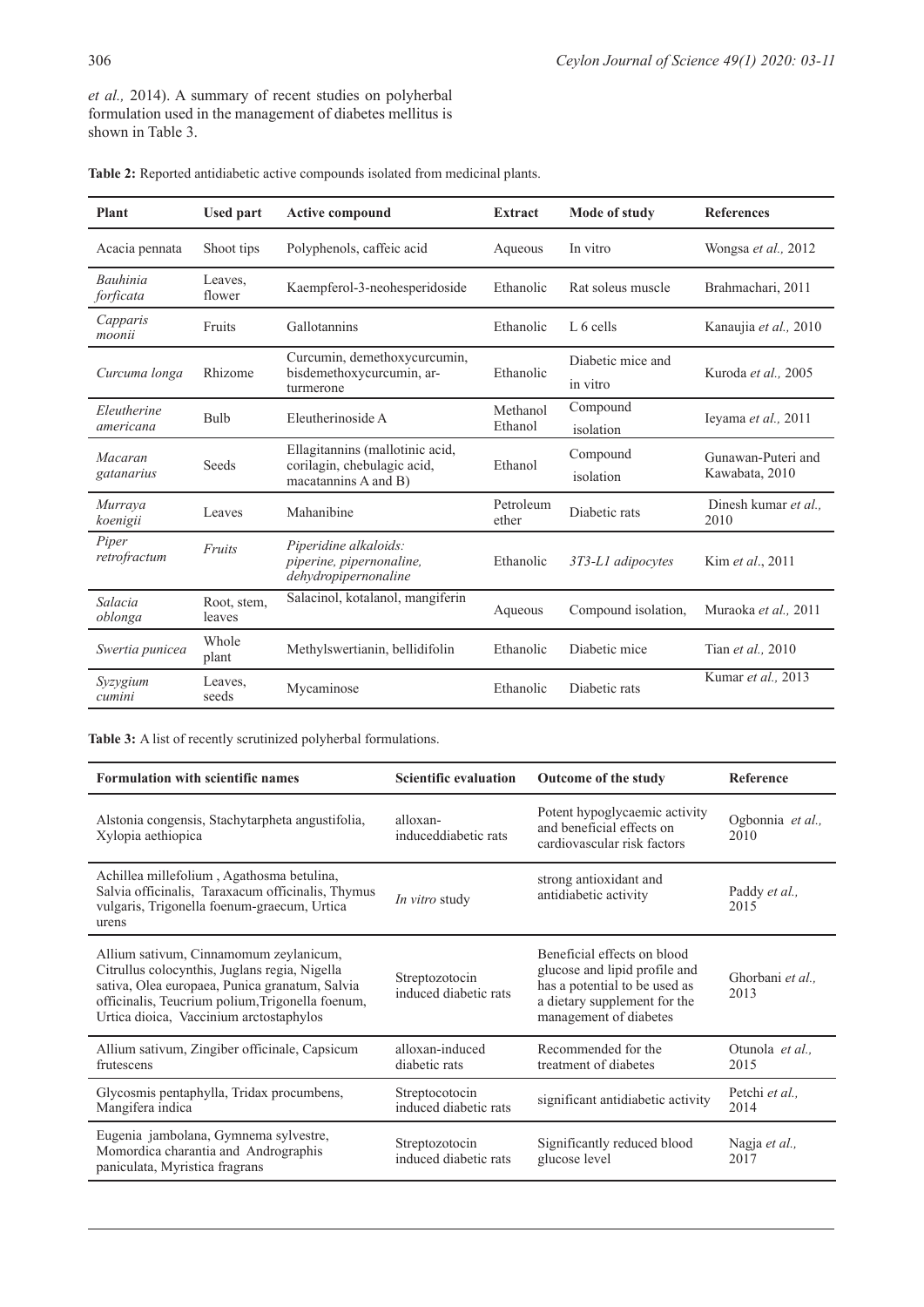## **Toxicity of medicinal plants and polyherbal mixtures**

Toxicology is a branch of science that deals with toxic substances and their effects. Toxicological studies are very important for the development of new safe drugs and for the extension of the therapeutic potential of existing drugs (Parasuraman, 2011). Although medicinal plants play a significant role in the treatment of diseases, many unsafe and fatal side effects have also been reported (Ekor, 2014). These toxic effects might be due to allergic reactions, effects from impurities and interactions with drugs and other herbs (Hussain, 2011). The Organization for Economic Cooperation and Development (OECD) and the International Conference on Harmonization (ICH) have established the guidelines for toxicity studies of pharmacological substances including medicinal plant extracts, herbal mixtures and for isolated compounds (Kiani *et al.,* 2018). Toxicological studies determines whether the plant extract can be accepted for clinical use or not. Even though many phytochemicals are commonly used for health benefits, some of them have been reported as toxic substances and may be present in food or herbal remedies. Arseculeratne and co-workers (1985) have reported some Sri Lankan medicinal plants which are popular in Ayurvedic medicine exerted significant toxic effects such as *Terminalia chebula*. However, there are many antidiabetic plants extracts which have been documented as toxic free extracts with recent scientific investigations such as *Coccinia grandis* (Attanayake *et al.,* 2013b). Table 4 describes toxicological studies conducted on medicinal plants with

#### **CONCLUSIONS**

In the present review we described the traditional antidiabetic herbal medicines with an emphasis on scientific investigations conducted on antidiabetic medicinal plants, polypherbal mixtures, isolated compounds and their associated toxicities. Herbal medicines are used by a large number of patients with diabetes mellitus since ancient times. The indigenous knowledge on herbal medicines can be successfully blended with modern scientific knowledge to develop antidiabetic agents that can be used in the management of diabetes mellitus. The major hindrance in the amalgamation of medicinal plants with modern therapeutic applications is lack of scientific and clinical data proving their efficacy and safety. Many investigations have been carried out to scrutinize the therapeutic benefits of medicinal plants, and polyherbal mixtures used in different traditional medicine systems. However, a considerable number of medicinal plants used in traditional medicines have not been investigated yet. Therefore, there is a crucial need to conduct scientific investigations to scrutinize the therapeutic potency of medicinal plant extracts and polyherbal mixtures in clinical practice, elucidate the antidiabetic principle(s), and to isolate antidiabetic compounds in the near future.

**Table 4:** Reported toxic effect of plants which are used in traditional medicine.

| Plant                      | Ethanobotanical use               | Used plant<br>part | Solvent          | Experimental period                           | Type of toxicity                                         | Reference                   |
|----------------------------|-----------------------------------|--------------------|------------------|-----------------------------------------------|----------------------------------------------------------|-----------------------------|
| Aframomum<br>melegueta     | Stomachache, diarrhea             | Seed               | Ethanol          | Sub chronic<br>$(28 \text{ days})$            | Liver                                                    | Ilic et al., $2010$         |
| Anacardium<br>occidentale  | Diabetes mellitus                 | Leaves             | Hexane           | Acute (7 days),<br>Chronic (56 days)          | Liver and<br>Kidney                                      | Tedong et al.,<br>2007      |
| Cylicodiscus<br>gabunensis | Gastrointestinal<br>disorders     | Stem bark          | Ethyl<br>acetate | Acute (7 days),<br>sub-acute (6 weeks)        | Liver, Kidney<br>and Lungs                               | Mabeku et al.,<br>2007      |
| Drimysan<br>gustifolia     | antiulcer and<br>antiinflammatory | Leaves             | Ethanol          | Acute (48 hours)                              | <b>Behavioral</b><br>changes                             | Gomes et al.,<br>2013       |
| Galega<br>officinalis      | Antidiabetic                      | Aerial parts       | Ethanol          | Sub chronic<br>$(90 \text{ days})$            | Liver and Lungs                                          | Rasekh et al.,<br>2008      |
| Mammea<br>africanna        | Hypercholesterolaemia             | Stem bark          | Water            | Acute (48 hours),<br>sub-acute (21 days)      | Liver                                                    | Antia et al., 2006          |
| Poygala<br>fruticos        | Chronic ulcer                     | Leaves             | Water            | Acute (14 days),<br>Sub chronic (31)<br>days) | anti-<br>haemopoietic,<br>hepatotoxic and<br>nephrotoxic | Mukinda and<br>Eagles, 2010 |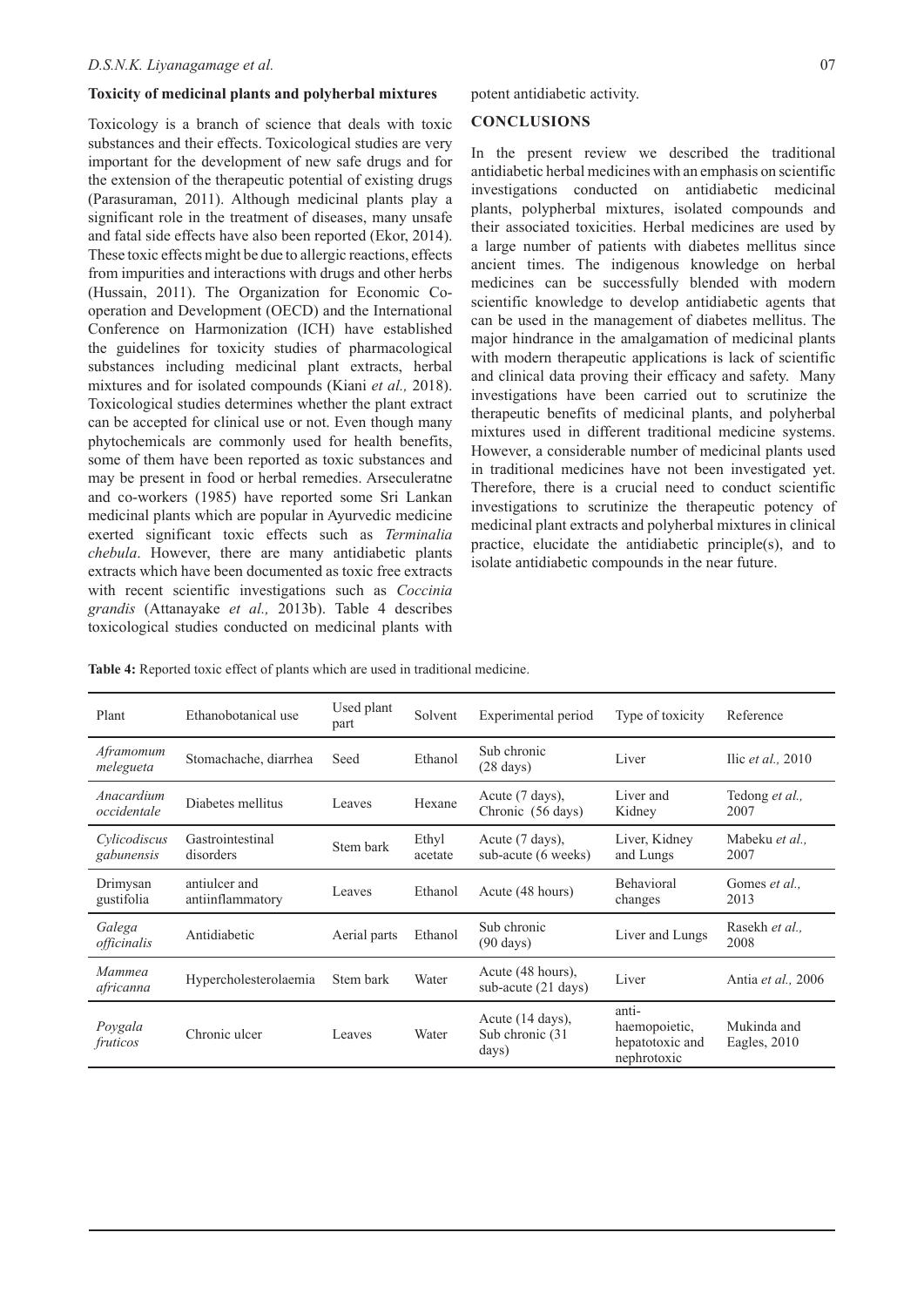# **ACKNOWLEDGEMENT**

We would like to acknowledge University Research Grant B/Sc/2016/CH/URG/52/S from the University of Peradeniya, Peradeniya, Sri Lanka for funding the research project.

### **DECLARATION OF CONFLICT OF INTEREST**

The authors declare that no conflicts of interest.

## **REFERENCES**

- Abesundara, K.J., Matsui, T. and Matsumoto, K. (2004). α-Glucosidase inhibitory activity of some Sri Lanka plant extracts, one of which, *Cassia auriculata*, exerts a strong antihyperglycaemic effect in rats comparable to the therapeutic drug acarbose. *Journal of Agricultural and Food Chemistry* **52**: 2541-2545. DOI: https://doi. org/10.1021/jf035330s.
- Alabi, A., Ajayi, A.M., Olooto, W.E., Emegoakor, C., Oladunjoye, O. and Obikoya, Y. (2017). Antinociceptive and anti-inflammatory properties of a polyherbal extract of *Plumbago zeylinica* and *Capsicum frutescens* in rodents. *African Journal of Biomedical Research* **20**: 277-285. DOI : https://www.ajol.info/index.php/ajbr/ article/view/163651.
- Antia, B.S., Okokon, J.E., Nwidu, L.L. and Jackson, C.L. (2006). Effect of subchronic administration of ethanolic stembark extract of *Mammea africana* Sabine on haematological and biochemical parameters of rats. *African Journal of Biomedical Research* **9**: 129-132. DOI : https://www.ajol.info/index.php/ajbr/article/ view/48894.
- American Diabetes Association. (2013). Diagnosis and classification of diabetes mellitus, *Diabetes care*, **36**: S67-S74. DOI : https://doi.org/10.2337/dc13-S067
- Arambewela, L.S., Arawwawala, L.D. and Ratnasooriya, W.D. (2004). Antinociceptive activities of aqueous and ethanolic extracts of *Alpinia calcarata* rhizomes in rats. *Journal of Ethnopharmacology* **95**: 311-316. DOI : https://doi.org/10.1016/j.jep.2004.07.015.
- Arambewela, L.S., Arawwawala, L.D. and Ratnasooriya, W.D. (2005). Antidiabetic activities of aqueous and ethanolic extracts of *Piper betle* leaves in rats. *Journal of Ethnopharmacology* **102**: 239-245. DOI : https://doi. org/10.1016/j.jep.2005.06.016.
- Arseculeratne, S.N., Gunatilaka, A.L. and Panabokke, R.G. (1985). Studies on medicinal plants of Sri Lanka. Part 14: toxicity of some traditional medicinal herbs. *Journal of Ethnopharmacology* **13**: 323-333 DOI : https://doi. org/10.1016/0378-8741(85)90078-9.
- Aswathy, T.S., Jessykutty, P.C. (2017). Antidiabetic phyto resources: A review. *Journal of Medicinal Plants Studies* **5**: 165-169.
- Attanayake, A.P., Jayatilaka, K.A., Pathirana, C. and Mudduwa, L.K. (2013a). Study of antihyperglycaemic activity of medicinal plant extracts in alloxan induced diabetic rats. *Ancient Science of life* **32**: 193-198. DOI : https://dx.doi.org/10.4103%2F0257-7941.131970.
- Attanayake, A.P., Jayatilaka, K.A., Pathirana, C. and Mudduwa, L.K. (2013b). Efficacy and toxicological evaluation of *Coccinia grandis* (Cucurbitaceae) extract

in male Wistar rats. *Asian Pacific Journal of Tropical Disease* **3**: 460-466. DOI : https://doi.org/10.1016/ S2222-1808(13)60101-2.

- Attanayake, A.P., Jayatilaka, K.A.P.W., Pathirana, C. and Mudduwa, L.K.B. (2016a). *Gmelina arborea* Roxb. (family: Verbenaceae) extract upregulates the β-cell regeneration in STZ induced diabetic rats. *Journal of Diabetes Research* **2016**: 8. DOI : https://doi. org/10.1155/2016/4513871.
- Attanayake, A.P., Jayatilaka, K.A.P.W. and Mudduwa, L.K.B. (2016b). Anti-diabetic potential of ivy gourd (*Coccinia grandis*, family: Cucurbitaceae) grown in Sri Lanka: A review. *J. Pharmacogn Phytochem* **5**: 286-289.
- Bahmani, M., Zargaran, A., Rafieian-Kopaei, M. and Saki, K. (2014). Ethnobotanical study of medicinal plants used in the management of diabetes mellitus in the Urmia, Northwest Iran**.** *Asian Pacific Journal of Tropical Medicine* **7**: 348-354. DOI : https://doi. org/10.1016/S1995-7645(14)60257-1.
- Brahmachari, G. (2011). Bio-flavonoids with promising antidiabetic potentials: A critical survey. Research Signpost **661**: 187-212.
- Briskin, D.P. (2000). Medicinal plants and phytomedicines. Linking plant biochemistry and physiology to human health. *Plant Physiology* **124**:507-514. DOI : https:// doi.org/10.1104/pp.124.2.507.
- Chaudhury, A., Duvoor, C., Dendi, R., Sena, V., Kraleti, S., Chada, A., Ravilla, R., Marco, A., Shekhawat, N.S., Montales, M.T. and Kuriakose, K. (2017). Clinical review of antidiabetic drugs: implications for type 2 diabetes mellitus management. *Frontiers in Endocrinology* **8:** 6. DOI : https://dx.doi. org/10.3389%2Ffendo.2017.00006.
- Chang, C.L., Lin, Y., Bartolome, A.P., Chen, Y.C., Chiu, S.C. and Yang, W.C. (2013). Herbal therapies for type 2 diabetes mellitus: chemistry, biology, and potential application of selected plants and compounds. *Evidence-Based Complementary and Alternative Medicine* **2013**: 33. DOI : https://doi.org/10.1155/2013/378657.
- Chawla, A., Chawla, R. and Jaggi, S. (2016). Microvasular and macrovascular complications in diabetes mellitus: distinct or continuum?. *Indian Iournal of Eendocrinology and Metabolism* **20**: 546. DOI : https:// dx.doi.org/10.4103%2F2230-8210.183480.
- Che, C.T., Wang, Z.J., Chow, M.S. and Lam, C.W. (2013). Herb-herb combination for therapeutic enhancement and advancement: theory, practice and future perspectives. *Molecules* **18**: 5125-5141. DOI : https:// doi.org/10.3390/molecules18055125.
- Cheng, D., Liang, B. and Li, Y. (2012). Antihyperglycaemic effect of *Ginkgo biloba* extract in streptozotocininduced diabetes in rats. *BioMed Research International* **2013**: 7.
- Delaviz, H., Mohammadi, J., Ghalamfarsa, G., Mohammadi, B., Farhadi, N. (2017). A review study on phytochemistry and pharmacology applications of *Juglans regia* plant. *Pharmacognosy Reviews* **11**: 145-152. DOI : https://dx.doi.org/10.4103%2Fphrev. phrev\_10\_17.
- Dinesh kumar, B., Mitra, A. and Mahadevappa, M. (2010).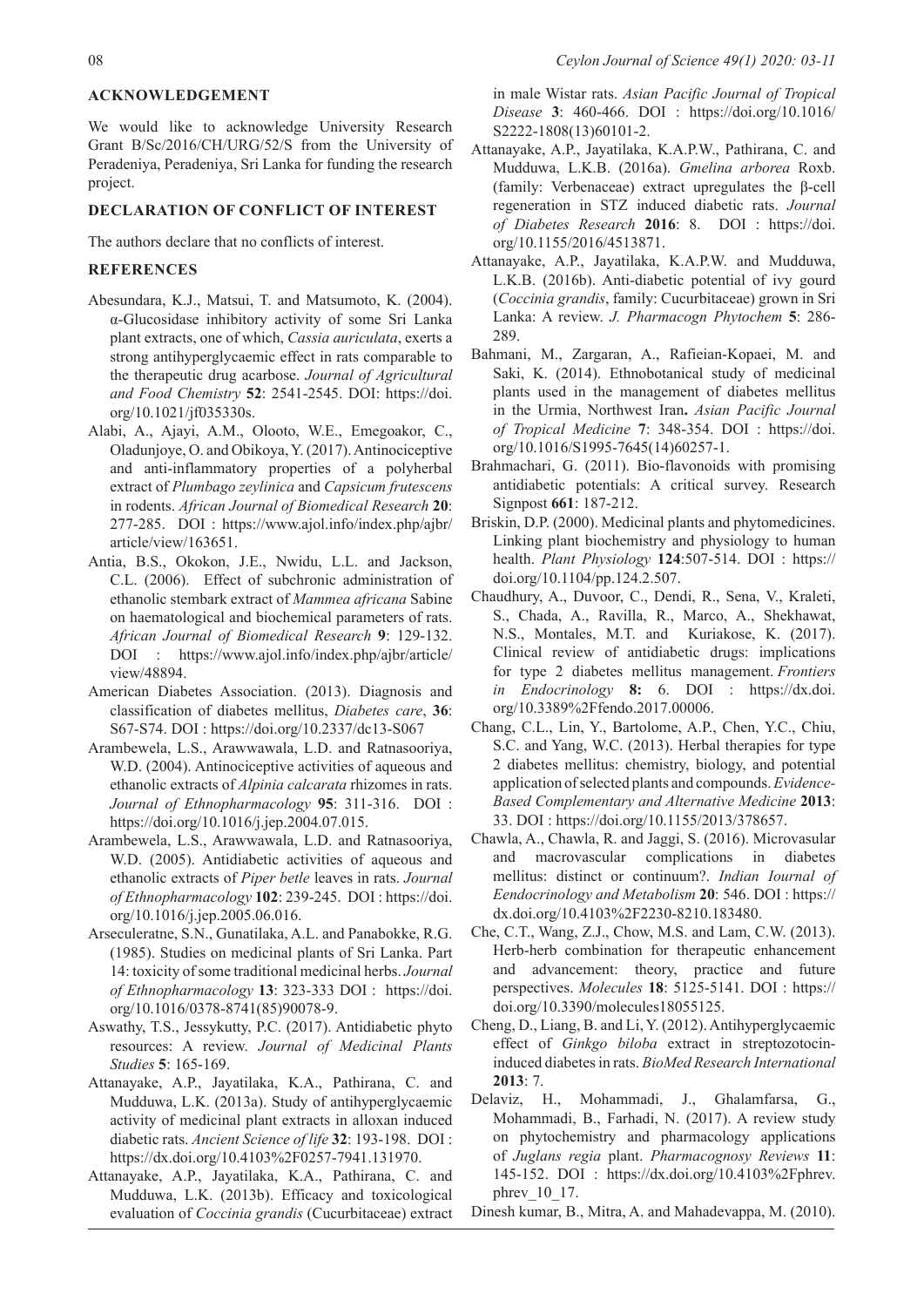Antidiabetic and hypolipidemic effects of mahanimbine (carbazole alkaloid) from *Murraya koenigii* (rutaceae) leaves. *Phytomedicine* **2**: 22-30. DOI:10.5138/ ijpm.2010.0975.0185.02004.

- Ediriweera, E.R. and Ratnasooriya, W.D. (2009). A review on herbs used in treatment of diabetes mellitus by Sri Lankan ayurvedic and traditional physicians. *An International Quarterly Journal of Research In Ayurveda* **30**: 373-391.
- Eidi, A., Eidi, M. and Esmaeili, E. (2006). Antidiabetic effect of garlic (*Allium sativum* L.) in normal and streptozotocin-induced diabetic rats. *Phytomedicine* **13**: 624-629. DOI : https://doi.org/10.1016/j. phymed.2005.09.010.
- Ekor, M. (2014). The growing use of herbal medicines: issues relating to adverse reactions and challenges in monitoring safety. *Frontiers in Pharmacology* **4**: 177. DOI : https://doi.org/10.3389/fphar.2013.00177.
- Farzaei, M.H., Rahimi, R., Farzaei, F. and Abdollahi, M. (2015). Traditional medicinal herbs for the management of diabetes and its complications: an evidence-based review. *International Journal of Pharmacology* **11**: 874-87. DOI : http://dx.doi.org/10.3923/ijp.2015.874.887.
- Feng, J., Yang, X.W. and Wang, R.F. (2011). Bio-assay guided isolation and identification of α-glucosidase inhibitors from the leaves of *Aquilaria sinensis*. *Phytochemistry* **2**: 242-247. DOI : https://doi. org/10.1016/j.phytochem.2010.11.025.
- Fernando, M.R., Wickramasinghe, S.N., Thabrew, M.I., Ariyananda, P.L. and Karunanayake, E.H. (1991). Effect of *Artocarpus heterophyllus* and *Asteracanthus longifolia* on glucose tolerance in normal human subjects and in maturity-onset diabetic patients. *Journal of Ethnopharmacology* **31**: 277-282. DOI: https://doi. org/10.1016/0378-8741(91)90012-3.
- Ghorbani, A., Shafiee-Nick, R., Rakhshandeh, H. and Borji, A. (2013). Antihyperlipidemic effect of a polyherbal mixture in streptozotocin-induced diabetic rats. *Journal of Lipids* **2013**: 6 DOI : https://doi. org/10.1155/2013/675759.
- Gopal, N.M., Tejaswini, J., Mantry, S. and Kumar, S.A. (2014). International standards of medicinal plants. *International Journal of Innovative Pharmaceutical Sciences and Research* **2**: 2498-2532.
- Gothai, S., Ganesan, P., Park, S.Y., Fakurazi, S., Choi, D.K. and Arulselvan, P. (2016). Natural phyto-bioactive compounds for the treatment of type 2 diabetes: inflammation as a target. *Nutrients* **8**:461. DOI : https:// doi.org/10.3390/nu8080461.
- Grover, J.K., Yadav, S. and Vats, V. (2002). Medicinal plants of India with anti-diabetic potential. *Journal of Ethnopharmacology* **81**: 81-100. DOI : https://doi. org/10.1016/S0378-8741(02)00059-4.
- Gunawan-Puteri, M.D. and Kawabata, J. (2010). Novel α-glucosidase inhibitors from *Macaranga tanarius l*eaves. *Food Chemistry* **123**: 384-389. DOI : https:// doi.org/10.1016/j.foodchem.2010.04.050.
- Han, Y., Jung, H.W. and Park, Y.K. (2014). Selective therapeutic effect of *Cornus officinalis* fruits on the damage of different organs in STZ-induced diabetic rats. *The American Journal of Chinese Medicine*

**42**: 1169-1182. DOI: https://doi.org/10.1142/ S0192415X14500736.

- Hannan, J.M., Ali, L., Khaleque, J., Akhter, M., Flatt, P.R. and Abdel-Wahab, Y.H. (2012). Antihyperglycaemic activity of *Asparagus racemosus* roots is partly mediated by inhibition of carbohydrate digestion and absorption, and enhancement of cellular insulin action. *British Journal of Nutrition* **107**: 1316-1323. DOI : https://doi.org/10.1017/S0007114511004284.
- Helal, E.G., Abd-Elwahab, S.M., Atia, T.A. and Mohammad, A.A. (2013). Hypoglycaemic effect of the aqueous extracts of *Lupinus albus*, *Medicago sativa* (Seeds) and their mixture on diabetic rats. *Egyptian Journal of Hospital Medicine* **52**: 685-698. DOI :10.12816/0000607.
- Hussain, S. (2011). Patient counseling about herbaldrug interactions. *African Journal of Traditional, Complementary and Alternative Medicines* **8**: 152-163. DOI: https://www.ajol.info/index.php/ajtcam/article/ view/67962.
- Ieyama, T., Gunawan-Puteri, M.D. and Kawabata, J. (2011). α-Glucosidase inhibitors from the bulb of *Eleutherine americana*. *Food Chemistry* **128**: 308-311. DOI: https://doi.org/10.1016/j.foodchem.2011.03.021.
- Ilic, N., Schmidt, B.M., Poulev, A. and Raskin, I. (2010). Toxicological evaluation of grains of paradise (*Aframomum melegueta*)[Roscoe] K. Schum. *Journal of Ethnopharmacology* **127**: 352-356. DOI : https://doi. org/10.1016/j.jep.2009.10.031.
- Jamshidi-Kia, F., Lorigooini, Z. and Amini-Khoei, H. (2018). Medicinal plants: past history and future perspective. *Journal of Herbmed Pharmacology* **1**: 1-7. DOI : http://eprints.skums.ac.ir/id/eprint/6978.
- Jawla, S., Kumar, Y. and Khan, M.S. (2012). Hypoglycaemic activity of *Bougainvillea spectabilis* stem bark in normal and alloxan-induced diabetic rats. *Asian Pacific Journal of Tropical Biomedicine* **2**: 919-23. DOI : https://doi.org/10.1016/S2221-1691(12)60337-2.
- Kanaujia, A., Duggar, R., Pannakal, S.T., Yadav, S.S., Katiyar, C.K., Bansal, V., Anand, S., Sujatha, S. and Lakshmi, B.S. (2010). Insulinomimetic activity of two new gallotannins from the fruits of *Capparis moonii*. *Bioorganic & Medicinal Chemistry* **18**: 3940-3945. DOI : https://doi.org/10.1016/j.bmc.2010.04.032.
- Karunamoorthi, K., Jegajeevanram, K., Vijayalakshmi, J. and Mengistie, E. (2013). Traditional medicinal plants: a source of phytotherapeutic modality in resourceconstrained health care settings. *Journal of Evidence-Based Complementary & Alternative Medicine***18**: 67-74. DOI : https://doi.org/10.1177%2F2156587212460241.
- Karunanayake, E.H., Welihinda, J., Sirimanne, S.R. and Adorai, G.S. (1984). Oral hypoglycaemic activity of some medicinal plants of Sri Lanka. *Journal of Ethnopharmacology* **11**: 223-231. DOI : https://doi. org/10.1016/0378-8741(84)90040-0.
- Karunaratne, V., Thadhani, V.M., Khan, S.N. and Choudhary, M.I. (2014). Potent  $\alpha$ -glucosidase inhibitors from the lichen *Cladonia* species from Sri Lanka. *Journal of the National Science Foundation of Sri Lanka* **42**: 95-98. DOI : http://dx.doi.org/10.4038/jnsfsr.v42i1.6684.
- Kesari, A.N., Gupta, R.K., Singh, S.K., Diwakar, S. and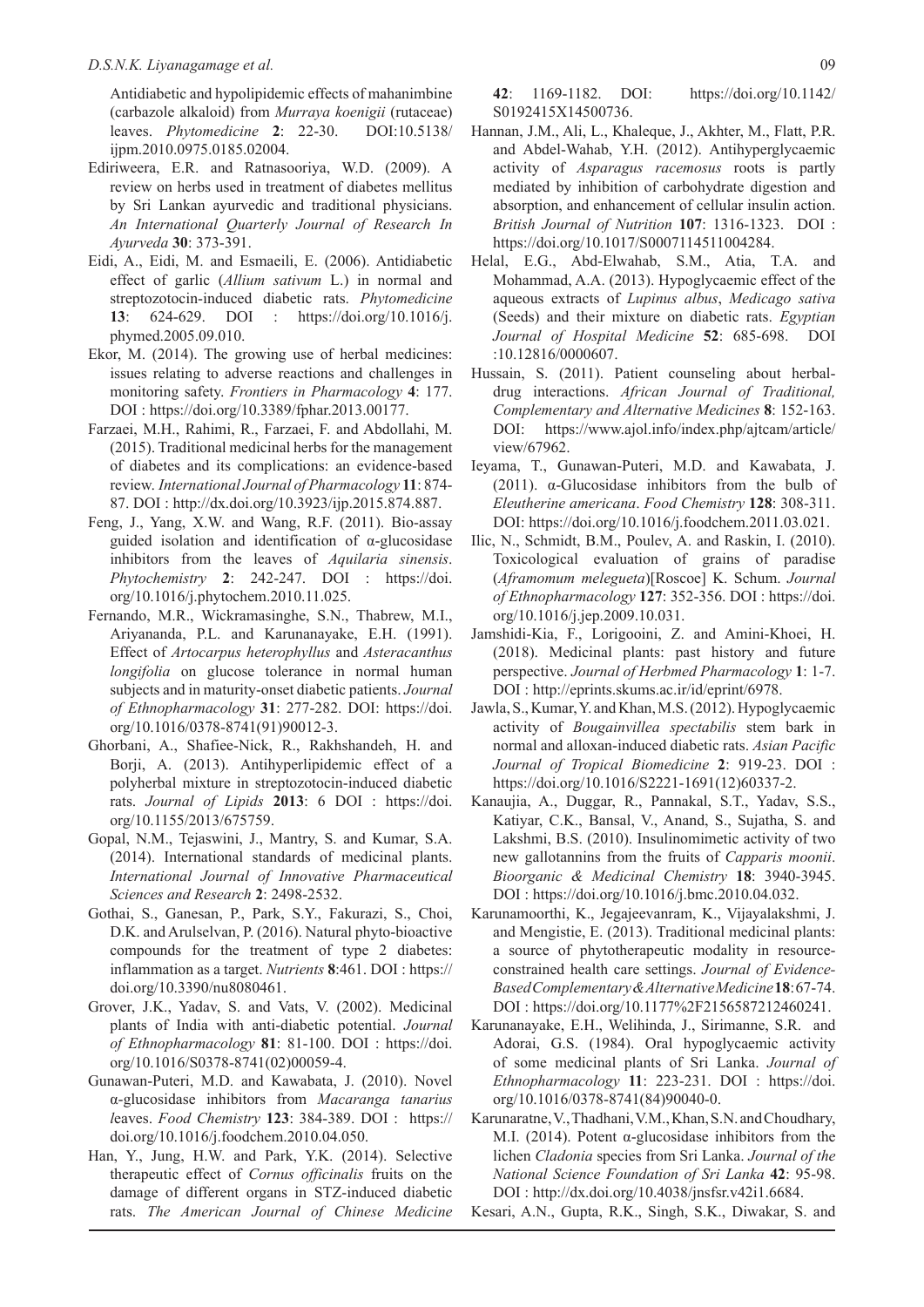Watal, G. (2006). Hypoglycaemic and *Syzygium cumini* antihyperglycaemic activity of *Aegle marmelos* seed extract in normal and diabetic rats. *Journal of Ethnopharmacology* **7**:374-379. DOI : https://doi. org/10.1016/j.jep.2006.03.042.

- Kiani, A.A., Ezatpour, B., Niazi, M. and Jahanbakhsh, S. (2018). Toxicity effect of *Nectaroscordum tripedale*  extract on hematological and biochemical parameters in mice. *Entomology and Applied Science Letters* **5**:22-25. DOI: http://eprints.lums.ac.ir/id/eprint/1381.
- Kim, K.J., Lee, M.S., Jo, K. and Hwang, J.K. (2011). Piperidine alkaloids from *Piper retrofractum* Vahl. protect against high-fat diet-induced obesity by regulating lipid metabolism and activating AMPactivated protein kinase. *Biochemical and Biophysical Research Communications* **411**: 219-225. DOI : https:// doi.org/10.1016/j.bbrc.2011.06.153.
- Kumar, A., Ilavarasan, R., Deecaraman, M., Aravindan, P., Padmanabhan, N. and Krishan, M.R. (2013). Antidiabetic activity of *Syzygium cumini* and its isolated compound against streptozotocin-induced diabetic rats. *Journal of Medicinal Plants Research* **2**: 246-249.
- Kumar, P., Baraiya, S., Gaidhani, S.N., Gupta, M.D. and Wanjari, M.M. (2012). Antidiabetic activity of stem bark of *Bauhinia variegata* in alloxan-induced hypoglycaemic rats. *Journal of Pharmacology & Pharmacotherapeutics* **3**: 64-66. DOI: https://dx.doi. org/10.4103%2F0976-500X.92518.
- Kumar, R., Pate, D.K., Prasad, S.K., Sairam, K. and Hemalatha, S. (2011). Antidiabetic activity of alcoholic leaves extract of *Alangium lamarckii* Thwaites on streptozotocin–nicotinamide induced type 2 diabetic rats. *Asian Pacific Journal of Tropical Medicine* **4** :904-909. DOI : https://doi.org/10.1016/S1995-7645(11)60216-2.
- Kuroda, M., Mimaki, Y., Nishiyama, T., Mae, T., Kishida, H., Tsukagawa, M., Takahashi, K., Kawada, T., Nakagawa, K. and Kitahara, M. (2005). Hypoglycaemic effects of turmeric (*Curcuma longa* L. rhizomes) on genetically diabetic KK-Ay mice. *Biological and Pharmaceutical Bulletin* **28**:937-939. DOI : https://doi.org/10.1248/ bpb.28.937.
- Mabeku, L.B., Beng, V.P., Kouam. J., Essame, O. and Etoa, F.X. (2007). Toxicological evaluation of ethyl acetate extract of *Cylicodiscus gabunensis* stem bark (Mimosaceae). *Journal of Ethnopharmacology* **111**: 598-606. DOI: https://doi.org/10.1016/j. jep.2007.01.010.
- Maroo, J., Vasu, V.T. and Gupta, S. (2003). Dose dependent hypoglycaemic effect of aqueous extract of *Enicostemma littorale* Blume in alloxan induced diabetic rats. *Phytomedicine* **10**: 196-199. DOI: https:// doi.org/10.1078/094471103321659933.
- Mazid, M., Khan, T.A. and Mohammad, F. (2012). Medicinal plants of rural India: a review of use by Indian folks. *Indo Global Journal of Pharmaceutical Sciences* **2**: 286-304.
- Modak, M., Dixit, P., Londhe, J., Ghaskadbi, S., Devasagayam, T.P. (2007). Recent advances in Indian herbal drug research guest editor: Thomas Paul Asir Devasagayam Indian herbs and herbal drugs used

for the treatment of diabetes. *Journal of Clinical Biochemistry and Nutrition* **40**: 163-173. DOI: https:// doi.org/10.3164/jcbn.40.163.

- Mukinda, J.T. and Eagles, P.F. (2010). Acute and subchronic oral toxicity profiles of the aqueous extract of *Polygala fruticosa* in female mice and rats. *Journal of Ethnopharmacology* **128**: 236-240. DOI: https://doi. org/10.1016/j.jep.2010.01.022.
- Muraoka, O., Morikawa, T., Miyake, S., Akaki, J., Ninomiya, K., Pongpiriyadacha, Y. and Yoshikawa, M. (2011). Quantitative analysis of neosalacinol and neokotalanol, another two potent α-glucosidase inhibitors from *Salacia* species, by LC-MS with ion pair chromatography. *Journal of Natural Medicines* **65**:142-148. DOI: https://doi.org/10.1007/s11418-010-0474-x.
- Nagja, T., Kumar, V. and Sanjeev, A. (2017). Anti-diabetic activity of a polyherbal formulation in streptozotocin induced type 2 diabetic rats. *Journal of Natural Remedies* **16**: 148-152.
- Ogbonnia, S.O., Mbaka, G.O., Adekunle, A., Anyika, E.N., Gbolade, O.E. and Nwakakwa, N. (2010). Effect of a poly-herbal formulation, Okudiabet, on alloxaninduced diabetic rats. *Agriculture and Biology Journal of North America* **1**:139-145.
- Ogurtsova, K., da Rocha Fernandes, J.D., Huang, Y., Linnenkamp, U., Guariguata, L., Cho, N.H., Cavan, D., Shaw, J.E. and Makaroff, L.E. (2017). IDF Diabetes Atlas: Global estimates for the prevalence of diabetes for 2015 and 2040. *Diabetes Research and Clinical Practice* **128**: 40-50. DOI: https://doi.org/10.1016/j. diabres.2017.03.024.
- Otunola, G.A. and Afolayan, A.J. (2015). Antidiabetic effect of combined spices of *Allium sativum*, *Zingiber officinale* and *Capsicum frutescens* in alloxan-induced diabetic rats. *Frontiers in Life Science* **8**: 314-323. DOI: https://doi.org/10.1080/21553769.2015.1053628.
- Paddy, V., van Tonder, J.J. and Steenkamp, V. (2015). In vitro antidiabetic activity of a polyherbal tea and its individual ingredients. *Journal of Pharmaceutical Research International* **6**: 389-401. DOI: https://doi. org/10.9734/BJPR/2015/17583.
- Parasuraman, S., Thing, G.S. and Dhanaraj, S.A. (2014). Polyherbal formulation: concept of ayurveda. *Pharmacognosy Reviews* **8**: 73-80. DOI: https://dx.doi. org/10.4103%2F0973-7847.134229.
- Parasuraman, S. (2011). Toxicological screening. *Journal of Pharmacology & Pharmacotherapeutics* **2**:74. DOI: https://dx.doi.org/10.4103%2F0976-500X.81895
- Patel, D.K., Kumar, R., Laloo, D. and Hemalatha, S. (2012). Diabetes mellitus: an overview on its pharmacological aspects and reported medicinal plants having antidiabetic activity. Asian Pacific *Journal of Tropical Biomedicine* **2**: 411-420. DOI: https://doi.org/10.1016/ S2221-1691(12)60067-7.
- Petchi, R.R., Vijaya, C., and Parasuraman, S. (2014). Antidiabetic activity of polyherbal formulation in streptozotocin–nicotinamide induced diabetic Wistar rats. *Journal of Traditional and Complementary Medicine* **4**: 108-117. DOI: https://doi. org/10.4103/2225-4110.126174.